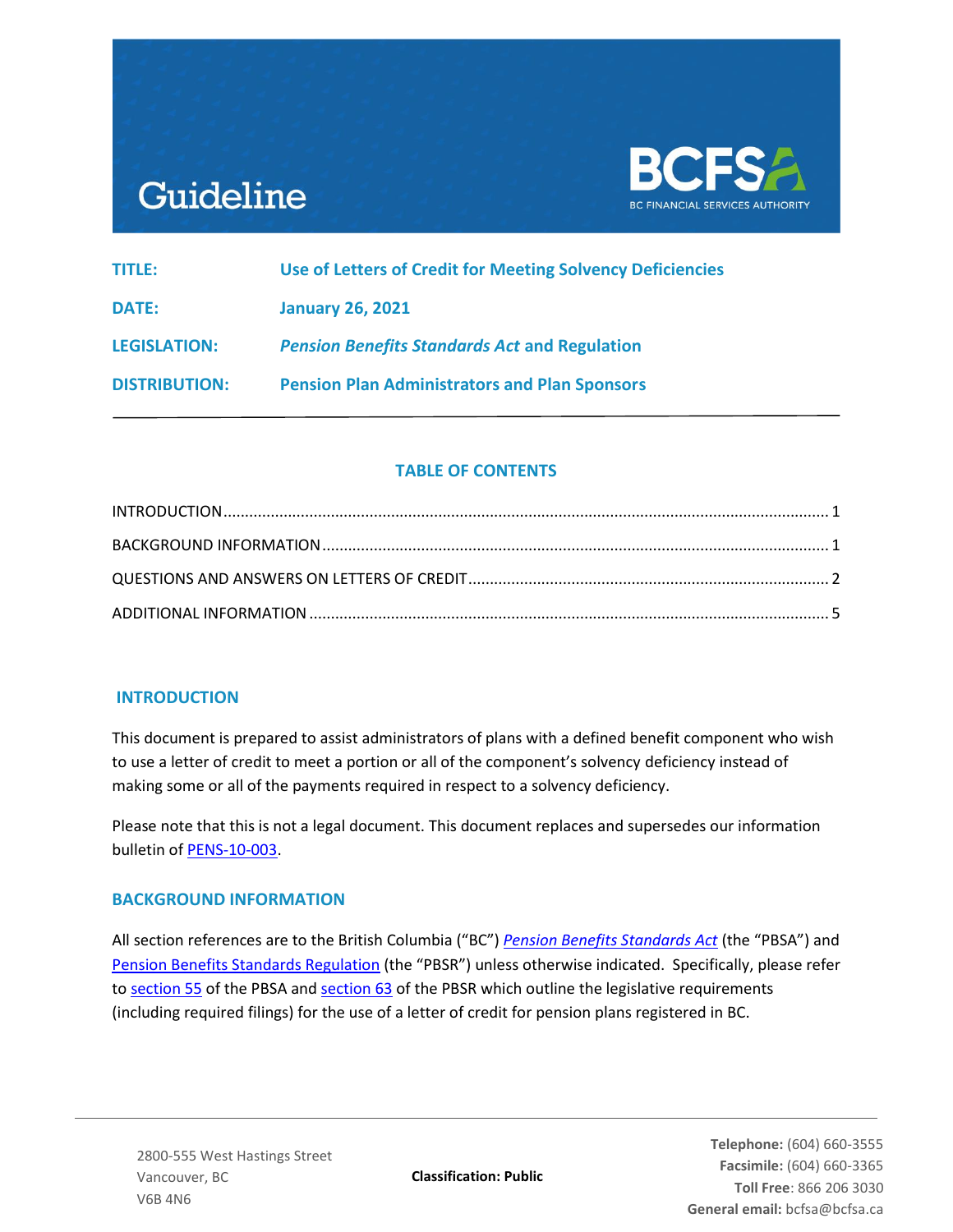## **QUESTIONS AND ANSWERS ON LETTERS OF CREDIT**

# **Q1: Can any pension plan that provides a defined benefit provision make use of a letter of credit relating to a solvency deficiency?**

**A1:** No. The use of a letter of credit does not apply to participating employers in a collectively bargained multi-employer plan [section 55(1) of the PBSA].

#### **Q2: What is a prescribed letter of credit?**

**A2:** A prescribed letter of credit is an irrevocable and unconditional standby letter of credit issued by a bank or credit union that has an acceptable rating and that is a member of the Canadian Payments Association.

Please refer to section 63(1) of the PBSR for the full definition of a prescribed letter of credit as well as terminology used in relation to the use of a letter of credit.

#### **Q3: What are the steps involved to initiate the use of a letter of credit?**

- **A3: Step 1:** The administrator must**, at least 30 days** before the date on which the next solvency deficiency payment falls due, file both of the following with the Superintendent of Pensions (Superintendent) [section 63(4) of the PBSR]:
	- a) the executed letter of credit or a certified copy of it;
	- b) a written statement from the administrator that the letter of credit is a prescribed letter of credit.

**Step 2:** As soon as practicable, the Superintendent will provide the administrator a notice of receipt in relation to the letter of credit [section 63(8) of the PBSR].

**Step 3:** The administrator must forward the original of the executed letter of credit to the holder, together with a copy of the Superintendent's acknowledgement of receipt, **on or before the day** when the first of the solvency deficiency payments to which the letter of credit relates falls due [section 63(10)(a) of the PBSR].

#### **Q4: What are the steps involved to renew or replace a letter of credit?**

- **A4: Step 1:** The administrator must, **at least 30 days** before the expiry of the letter of credit to be renewed or replaced [Sections 63(5) and (6) of the PBSR],
	- a) file both of the following:
		- i. the executed renewal or replacement letter of credit or a certified copy of it;
		- ii. a written statement from the administrator that the renewal or replacement letter of credit is a prescribed letter of credit.
	- b) notify the holder (fundholder to whom the letter of credit is made out for the benefit of the plan) that the renewal or replacement letter of credit was filed, and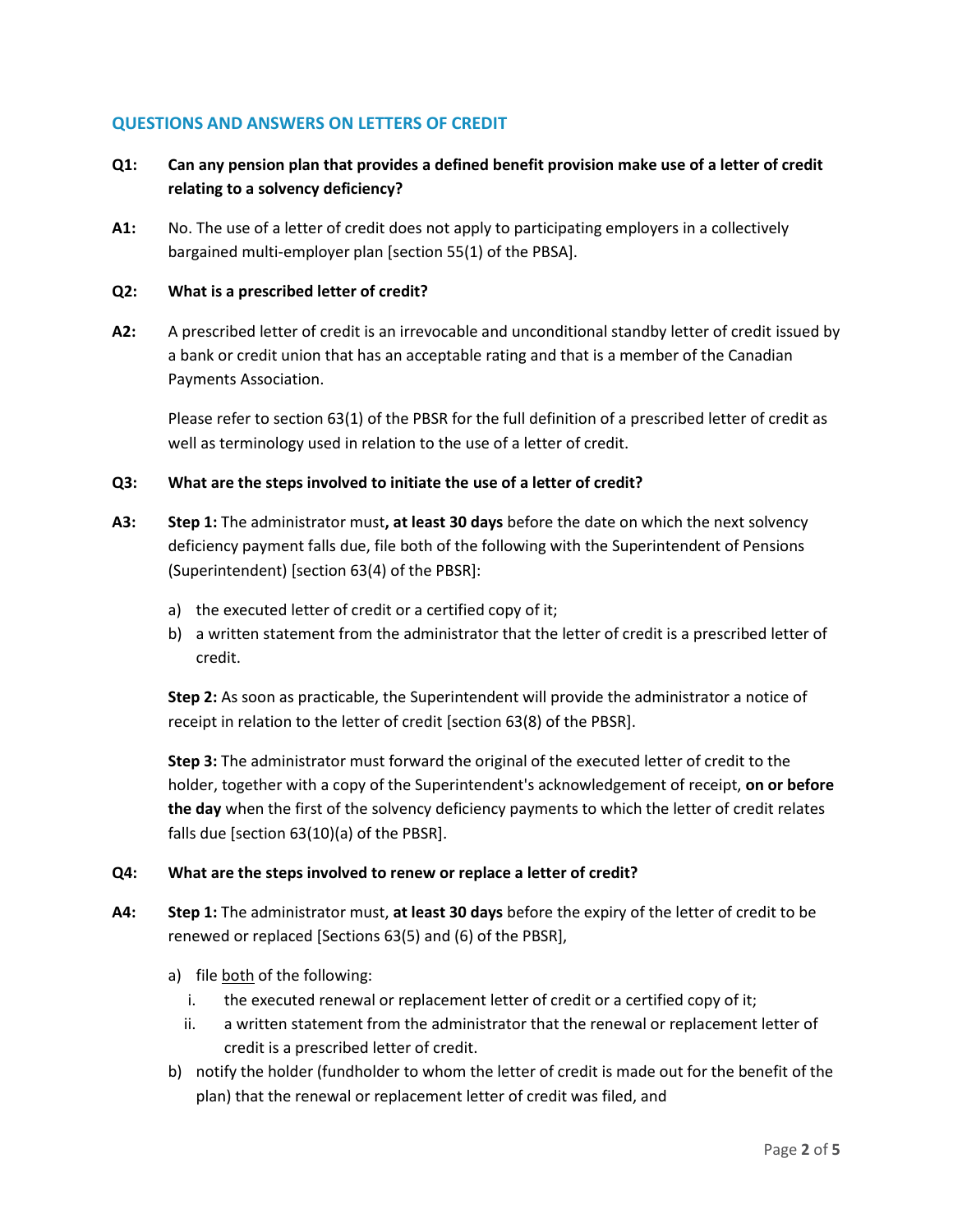c) if the amount covered by the letter of credit is to be reduced by the renewal or replacement letter of credit, file proof that the amount covered by the renewal or replacement letter of credit will continue to be sufficient to meet the funding requirements of the plan based on the current actuarial valuation report.

**Step 2:** As soon as practicable, the Superintendent will provide the administrator a notice of receipt in relation to the renewal or replacement letter of credit [section 63(8) of the PBSR].

**Step 3:** The administrator must forward the original of the executed letter of credit to the holder, together with a copy of the Superintendent's acknowledgement of receipt, **at least 15 days** before the expiry of the letter of credit being renewed or replaced [section 63(10)(b) of the PBSR].

## **Q5: What are the steps involved to allow a letter of credit to expire?**

- **A5:** The administrator must, **at least 30 days** before the letter of credit expires [section 63(7) of the PBSR],
	- a) notify the superintendent and the holder that the letter of credit will be allowed to expire without being renewed or replaced, and
	- b) at the same time that the notification is provided to the Superintendent, file
		- i. the current actuarial valuation report showing that the funding requirements of the plan will continue to be met, or
		- ii. proof that the participating employers have remitted to the plan all of the amount covered by the letter of credit.

## **Q6: What is the holder's obligation?**

**A6:** If, **14 days** before the expiry of a letter of credit, the holder has not received the records as required under section 63(5)(b), (7)(a) or (10) of the PBSR, and has not been notified that the plan is or is about to be terminated, the holder must, **on the next business day**, demand payment from the obligated issuer of the full amount of the letter of credit.

# **Q7: What happens if the administrator receives a notice from the Superintendent that the executed letter of credit is not a prescribed letter of credit?**

- **A7:** The following must occur **within 30 days after** that notification [section 63(9) of the PBSR]:
	- a) the administrator must notify the participating employers who provided the letter of credit that the Superintendent has notified it that the executed letter of credit is not a prescribed letter of credit;
	- b) the participating employers who provided the letter of credit must
		- i. provide to the administrator an executed letter of credit that is a prescribed letter of credit, or
		- ii. remit the required solvency deficiency payments;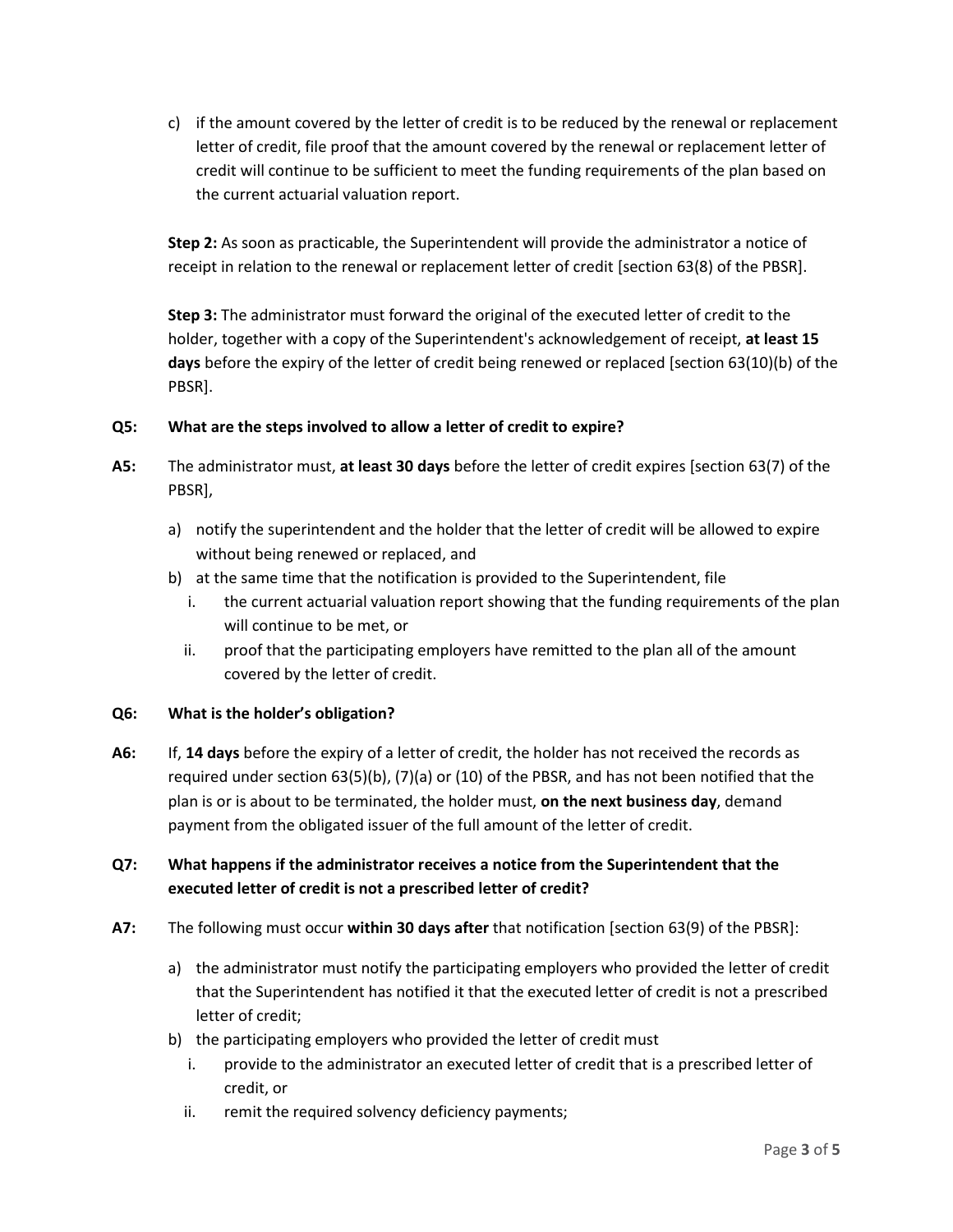c) the administrator must, if a letter of credit is provided to the administrator under paragraph (b)(i) above, file that executed letter of credit with the Superintendent, or a certified copy of it, together with a written statement that the letter of credit is a prescribed letter of credit.

# **Q8: Can the amount covered by a letter of credit be used to determine the defined benefit component's solvency assets value, going concern assets value, or be used to calculate the solvency ratio and/or going concern funded ratio of the plan?**

**A8:** No. A letter of credit is not an asset of a pension plan for purposes of determining the defined benefit component's solvency assets value, going concern assets value, nor can it be included in the calculation of a solvency ratio and/or going concern funded ratio of the plan.

However, the calculation of solvency asset adjustment shall include the face amount of any prescribed letter of credit in relation to the defined benefit component.

# **Q9: If a plan is using a letter of credit to meet the solvency funding requirements and the solvency position of the plan has improved on a subsequent review date, can the letter of credit be reduced or allowed to expire?**

**A9:** Yes. A plan may reduce or allow any existing letters of credit to expire, as applicable, provided that the current actuarial valuation report certifies that 85% of the plan's solvency liabilities does not exceed the sum of the plan's solvency assets value and the solvency asset adjustment (which factors in any letters of credit, if applicable).

## **Q10: Can a plan acquire a letter of credit to cover a portion of the special payments?**

**A10:** Yes, provided that the total of the amount covered by the letter of credit and the contributions made to the plan are sufficient to cover the plan's solvency deficiency payments for the period covered by the letter of credit.

## **Q11: Is it acceptable to remit the payment of the amount of a letter of credit into the plan's solvency reserve account (SRA)?**

**A11:** Yes. The amount of the letter of credit can be paid into the SRA portion of the plan fund as such payments are in respect of solvency deficiencies.

## **Q12: Can fees related to the letter of credit be charged to the pension plan?**

**A12:** No. The fees related to the issue and maintenance of the letter of credit must not be included in the letter of credit or charged as a cost to the plan [section 63(16)(a) of the PBSR].

# **Q13: Are interest payments required on the amount of the solvency deficiency that is covered by the letter of credit, given that solvency deficiency payments are calculated without interest?**

**A13:** Yes. Despite that the calculation of solvency special payments does not take into account an interest component over the valuation period, section 63(16)(b) of the PBSR requires that interest which would have accrued on the amount of the solvency deficiency be included. For